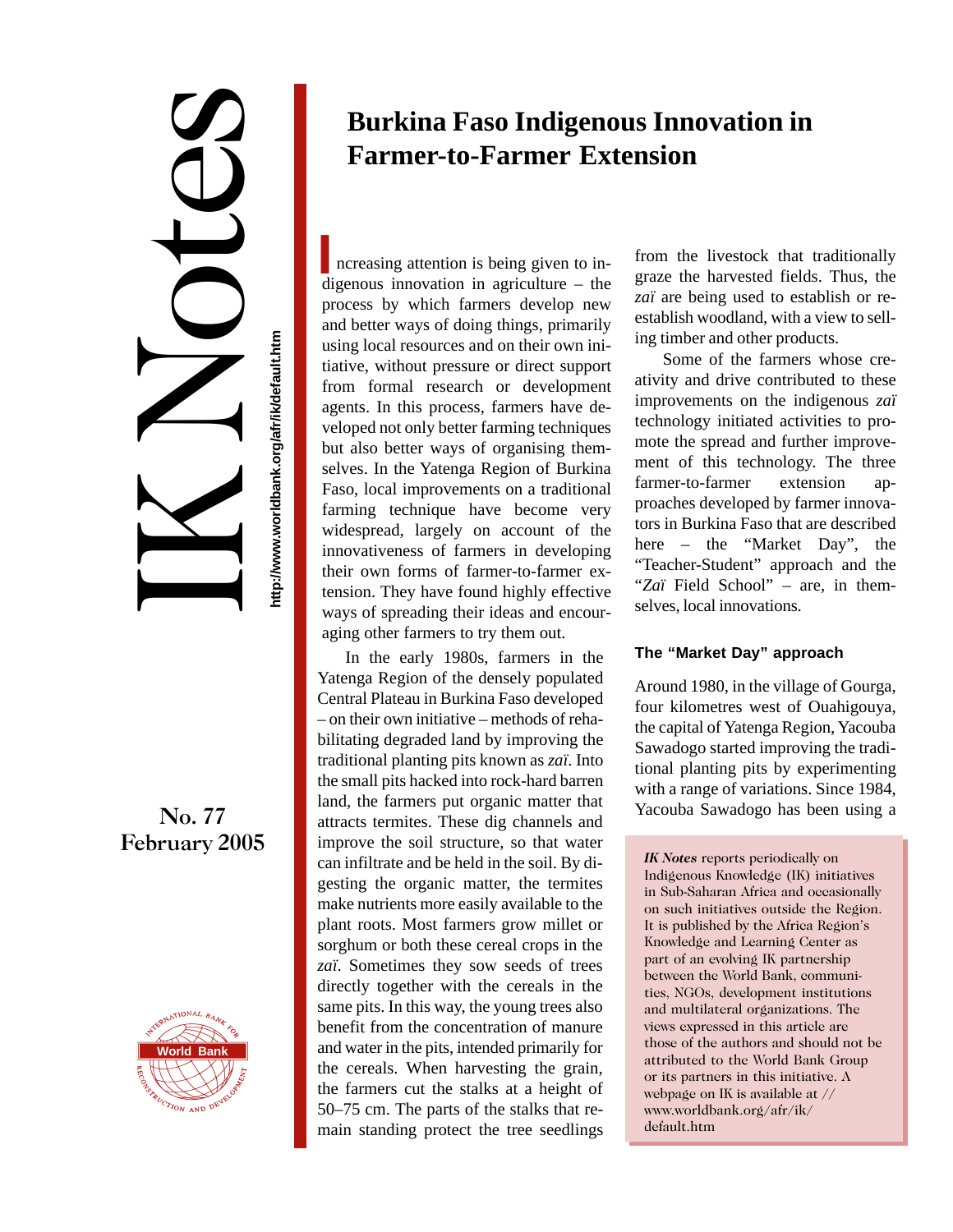"Market Day" approach to give farmers an opportunity to share their adaptations and improvements on the traditional *zaï*.and to promote its spread. Not only he but also other farmers have been carrying out informal experiments, for example, finding the most effective ways to grow tree seedlings in the *zaï*, testing the residual effects of compost on cereals grown in a second season, testing combinations of organic and inorganic fertiliser in the *zaï*, and trying to grow different crop varieties in the *zaï*.

At first, these events were small, but now each market day involves people from over 100 villages. The events are held twice a year. The first market day is shortly after the harvest, and farmers bring a sample of the crop varieties (millet, sorghum, maize, cowpea) they have cultivated in their *zaï*. Yacouba Sawadogo stores these seeds on his farm. The second market day is held just before the wet season. From the stored seed, farmers can select the species and varieties they would like to plant in their *zaï*, taking into account the improvements in growing conditions resulting from their efforts.

Each market day has a specific theme. For instance, during one market day, the focus was on growing sesame. Another theme was the use of *zaï* for growing trees directly from seed. At each market day, there is also a display of the local tools used to dig the *zaï*. This allows farmers from other areas to see for themselves which tools can be used and to find out where they can buy them.

The farmers involved in the *zaï* markets have created an "Association of *Zaï* Groups for the Development of the Sahel", primarily in order to mobilise external financial or material support for spreading the *zaï* technology. The General Assembly of this association takes place during the market days. The external support has thus far been modest. In 1997 the Association received three motorcycles, fuel and some cement from a non-governmental organisation. Before 1997, Yacouba Sawadogo used his own motorcycle and paid for his own fuel to visit villages to spread his message and encourage people to share and learn at the market days. However, the national television of Burkina Faso made a programme about the market day, and the radio made two broadcasts about Yacouba Sawadogo's achievements in managing natural resources.

Many visitors come to his farm, and receiving them is time-consuming. The solution he has found is to request an "input" from each visitor. Those who come from abroad are asked to plant a tree seedling, which Yacouba Sawadogo raised in his own small nursery, and groups of farmers visiting from elsewhere in Burkina Faso or West Africa are asked to dig some *zaï* on his land. This also functions as a kind of on-the-job training.

What motivates Yacouba Sawadogo to spread his and other farmers' innovations so actively? He says that he wants to prove that environmental degradation is not irreversible and that it is possible to make a living from farming in Yatenga. At the same time, he wants to be recognised as an innovator and this public recognition is a major incentive for him.

#### **The "Teacher-Student" approach**

In the village of Gourcy, Ali Ouédraogo, a very experienced farmer innovator, has invested heavily in improved *zaï* in combination with applying compost, planting trees and protecting the naturally regenerating trees and shrubs. He has trained individual farmers in five villages close to Gourcy and visits them regularly to work with them directly in their fields. He does this to show how he manages *zaï*, to give the farmers advice and to exchange ideas with them.

Some of the students do not simply adopt what he suggests. They carry out their own experiments based on his original idea and develop adaptations of it. For example, one farmer, Hamadé Bissiri, felt that the *zaï* made by Ali are excessively large and require a great deal of time and physical strength to dig. Not everyone can do this. Hamadé Bissiri therefore modified the layout and dimensions of the *zaï* to suit his capacity. Other farmers have experimented with applying different amounts of organic materials at the time of sowing or planting in the pits.

Since 1993, Ali has trained twelve farmers. His "students" in turn, train other farmers in improved *zaï* techniques, at their request. These farmer-trainers are not paid for their services. Their major reward is social esteem, but this is sometimes sweetened by gifts of appreciation (chickens, kola nuts or a meal).

#### **The "Zaï Field School" approach**

In the village of Somyanga in Yatenga Region, Ousséni Zoromé initiated the "*Zaï* Field School" approach. In 1992, he started training some local farmers how to make good *zaï*. He chose the poorest possible site, immediately next to the tarmac road linking Ouahigouya and Ouagadougou, the capital city of Burkina Faso. The soils on the site had been completely destroyed by bulldozers constructing the road. The farmers practised the different improvements on the *zaï* technique, such as applying organic matter (compost or manure) and using adapted cereal varieties, and assessed the